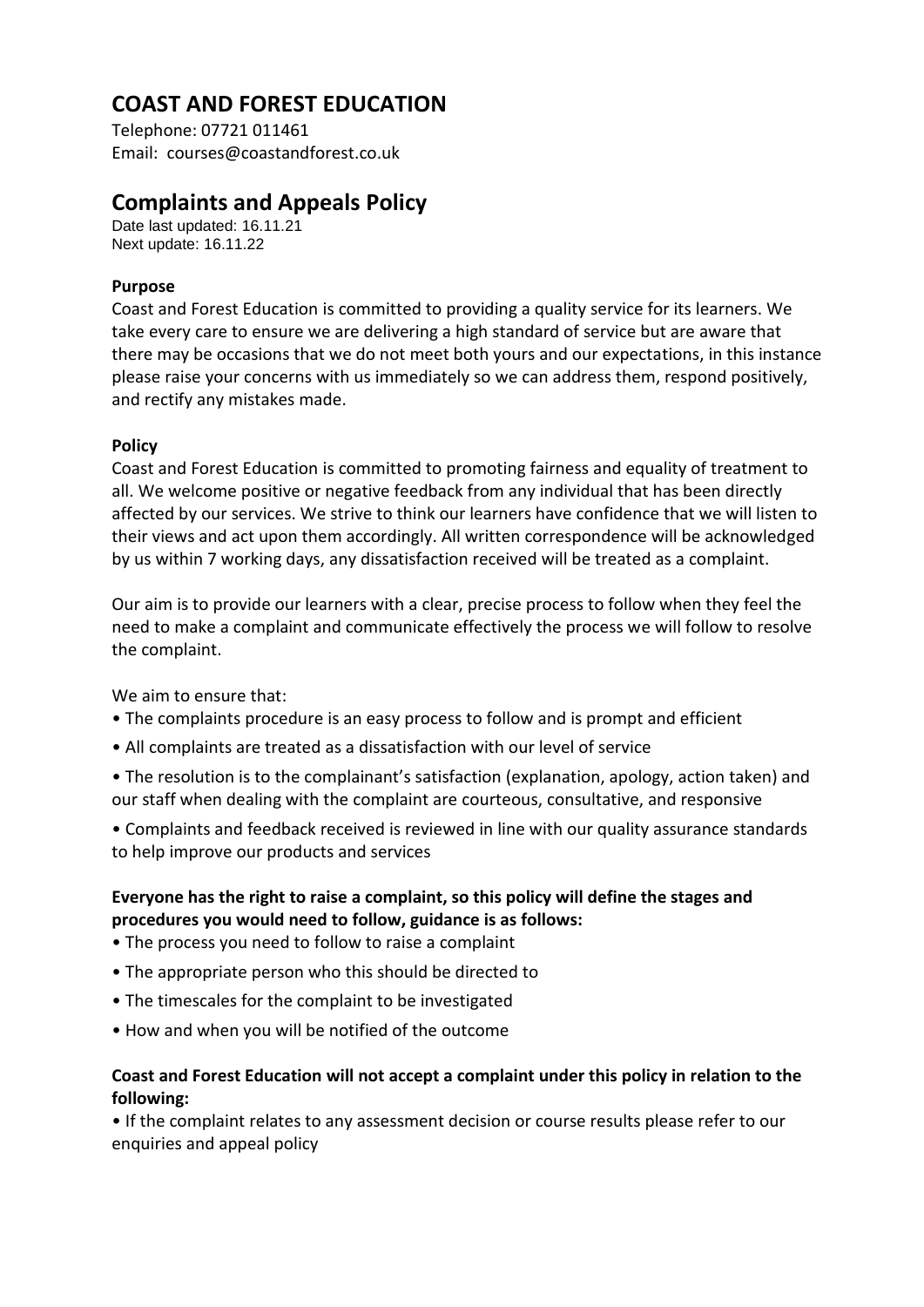• Any form of maladministration or malpractice, this will be dealt with under our maladministration and malpractice policy

#### **Raising Concerns and Making Complaints**

All individuals can access the information about our complaints procedures by visiting our website [www.coastandforest.co.uk](http://www.metabolous.co.uk/) or you can request a copy by contacting us at Coast and Forest Education. We are committed to providing an equal opportunity for all, where possible to communicate with us.

If you have attended a course and are dissatisfied with the service or are seeking a refund of your course fee you must firstly try to resolve this matter with the centre co-ordinator. Learners must have exhausted the centres complaints policy before raising a complaint with our awarding organisations who will not offer refunds for courses organised by individual training companies. Please contact the centre co-ordinator directly to discuss your concern / complaint prior to contacting the awarding organisation. If you are not happy with the response, then please contact awarding organisation for further advice.

A complaint can be raised by an individual, a group or a third party who is acting on the behalf of someone else. If a third party is submitting a complaint on the behalf of someone else they will need written permission from the complainant along with the written complaint attached, this should then be presented to Coast and Forest Education for acceptance.

Once Coast and Forest Education has received a complaint an acknowledgement will be sent within 7 working days. The complaint will be reviewed in line with our policies and procedures and an investigation will be conducted where necessary. To ensure a fair and thorough process is followed the duration of the investigation will depend on the nature and severity of the complaint we receive at this stage, or the complexity of the response required.

#### **How to Make a Complaint**

#### **Informal Process**

We understand that most individuals who are not satisfied with a service would like it addressed and dealt with as soon as possible, therefore an informal process would be far more appropriate.

An informal process will be more efficient resolving complaints quickly by mediating between who is responsible for the dissatisfaction and the complainant. The complaint may be resolved immediately following this process, so we encourage our learners to speak to the tutor / assessor or contact Coast and Forest Education directly for an informal discussion if they have a complaint that needs to be resolved to achieve the desirable outcome.

#### **Formal Process**

#### **Stage 1**

If the complainant is not satisfied with the outcome from the informal process the dissatisfaction should be submitted in writing to Coast and Forest Education. Once we have